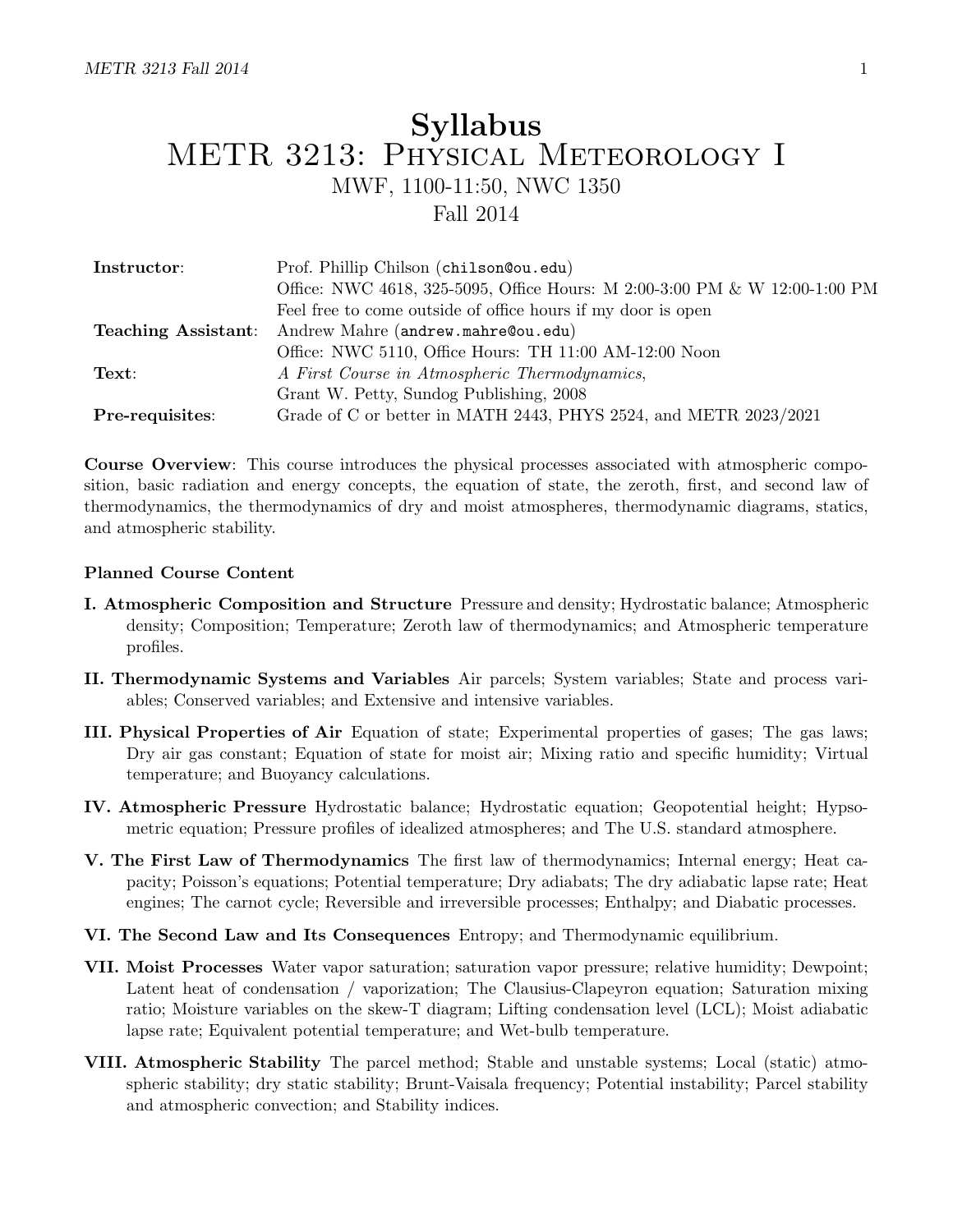# Supplemental Material (Strongly Encouraged and Recommended)<sup>∗</sup> :

#### Strongly Encouraged

Sometimes it is helpful to consult materials outside the required textbook in order to better understand and appreciate some of the concepts being presented during the course. To that end, I will be providing supplemental reading and study material for this course, which will be provided through the class home page (https://learn.ou.edu/). These materials are considered part of the assigned reading material. It is the responsibility of the student to regularly access the class home page and check for the availability of new material.

#### Recommended

In addition to the materials that will be provided via the class home page, you may find the following books useful. These readings are considered as voluntary. They are listed in order of increasing difficulty.

- Atmospheric Science: An Introductory Survey, 2nd Ed, J. M. Wallace & P. V. Hobbs, Academic Press, 2006 (Chapter 3): This material is highly relevant to the material being presented in class and provides many examples. Some of the supplemental material is inspired from this book.
- An Introduction to Atmospheric Thermodynamics, 2nd Ed, A. A. Tsonis, Cambridge University Press, 2007: This book is very relevant to the material being presented in class but is slightly more theoretical in nature. Again, some of the supplemental material is inspired from this book.
- Atmospheric Thermodynamics, C. F. Boren & B. A. Albrecht, Oxford University Press, 1998: This book is clearly intended for the more serious student. It goes deeper into the subtleties of thermodynamics. It is a good reference if you really want to know what is going on (thermodynamically) in the atmosphere. The mathematics is not more advanced, but the treatment of thermodynamics goes deeper.
- Thermodynamics, E. Fermi, Dover Press, 1936: I have included this book because it is an excellent text on general thermodynamics from a Nobel Prize winning physicist. Enrico Fermi was a brilliant theoretician and experimentalist. His treatment of thermodynamics is both illuminating and comprehensive. Again, the mathematics is not overly complex.

( ∗ ): Please note that I have intentionally refrained from using such words as "required" or "mandatory" in connection with the supplemental material. This could equally apply to other aspects of the course. You are not "required" to read the book, attend the lectures, or do the homeworks. You are invited and encouraged to do these things in order to advance in your studies of meteorology. I plegde to do my best to provide opportunities for you to expand your knowledge of atmospheric thermodynamics; but, I want you to know that you are an active part of the class (not just a bystander). Therefore, I encourage you to take an active role in your investigation and discovery of meteorology.

#### Class Homepage:

The class home page will be available through Desire2Learn (https://learn.ou.edu/)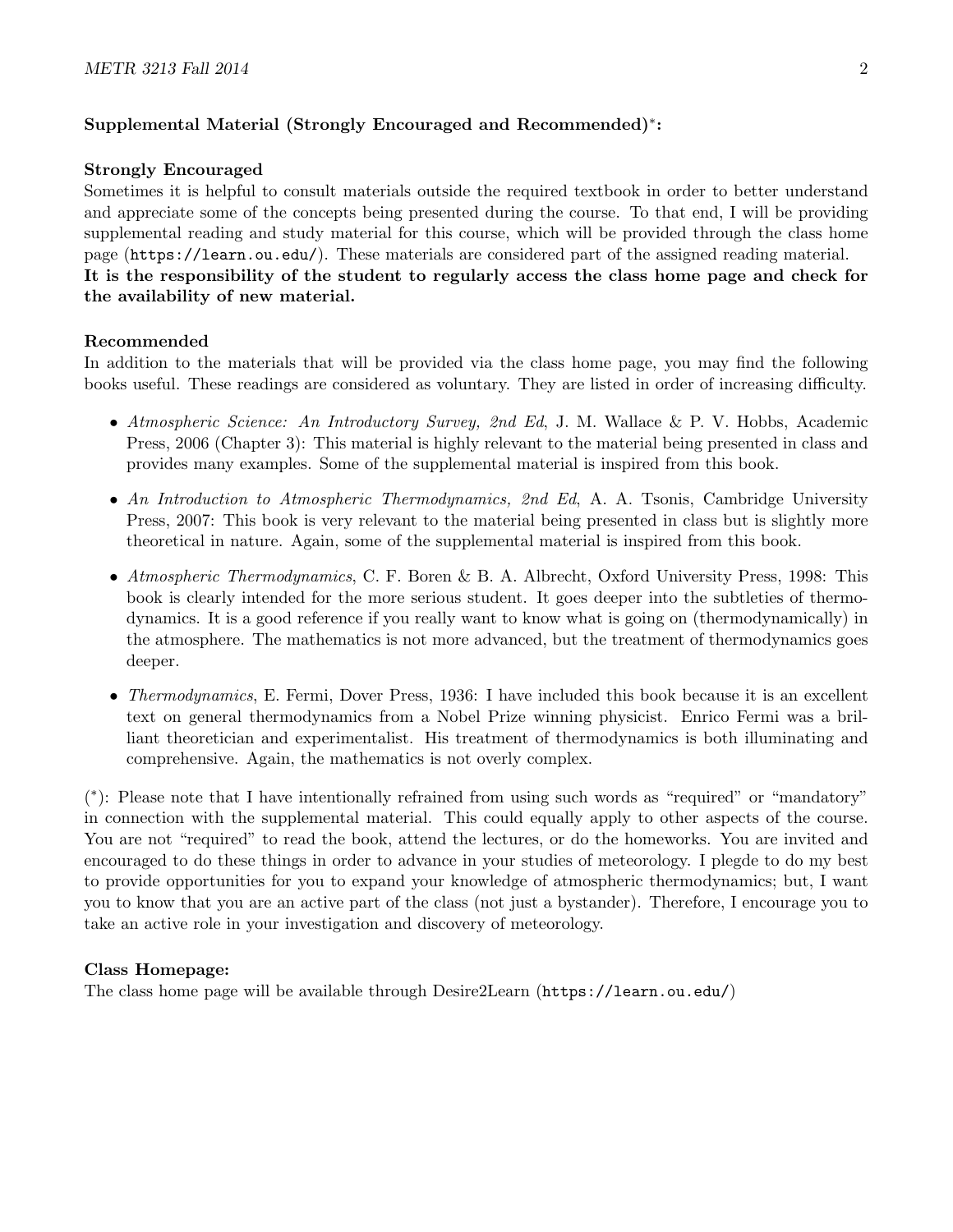# Examinations, Quizzes, and Programming Assignments:

In our society, testing is a necessary part of assessing how well a student has mastered various components of any subject area. To that end, there will be 11 quizzes, 3 exams, 6 programming assignments, and 1 comprehensive final exam given during the course of the semester. See the "Tentative Schedule of Exams, Quizzes, Assignments, and Breaks" provided with this syllabus.

Quizzes: These will be given during the first 10 minutes of class on the designated days. Quizzes will be based on the homework sets assigned during the semester. Often the quiz question will be taken verbatim from the homework (only the numbers used in the calculations will be different). Solutions to the homework will be available to you before taking the quiz.

Programming Assignments: The assignments will consist of calculations and analysis of thermodynamic quantities and scenarios using MATLAB, which is available on the School of Meteorology computing facilities. Programming assignments will be deposited to the Dropbox on the class web page. You can turn in the assignment late by emailing it to me, but your grade will be lowered by 20% for each day that it is late.

Exams: One complete class period will be allotted for each exam given during the regular semseter. If arrangements can be made, then I will try and allow extra time for taking the exams.

Final Exam Two hours have been allocated for the final exam. The exam will be comprehensive.

# Grading:

There will be 11 quizzes given during the semester. You are allowed to drop one quiz grade. The remaining 10 will be averaged and the result will contribute 20% towards your final grade. There will be 4 programming assignments and the average grade will contribute 15% towards your final grade. There will be 3 exams given during the semester and the average will contribute 40% towards your final grade. The comprehensive final exam will contribute 25% towards your final grade. That is:

| Quizzes(11)                         | 20\%   |
|-------------------------------------|--------|
| Programming Assignments (4)         | 15%    |
| Examinations $(3)$                  | 40%    |
| Comprehensive Final Examination (1) | $25\%$ |

Final Grade =  $0.20 \cdot$  Quiz Avg +  $0.15 \cdot$  Prog Avg +  $0.40 \cdot$  Exam Avg +  $0.25 \cdot$  Final Exam Grade

## Grade distribution:

The following table provides the "target" grade distribution

| Final Numeric Grade   Final Letter Grade |        |
|------------------------------------------|--------|
| $90 - 100\%$                             |        |
| $80 - 5.90\%$                            | В      |
| $70 - 5.80\%$                            | $\cap$ |
| $60 - 570\%$                             |        |
| $< 60\%$                                 |        |

I do reserve the right to lower numerical thresholds for a given letter grade.

## Make-up Policy:

No unexcused make-ups for the quizzes or exams or extension on the programming assignments will be given. It is YOUR responsibility to notify me if cannot or were not able to take an exam or quiz or make an assignment deadline.